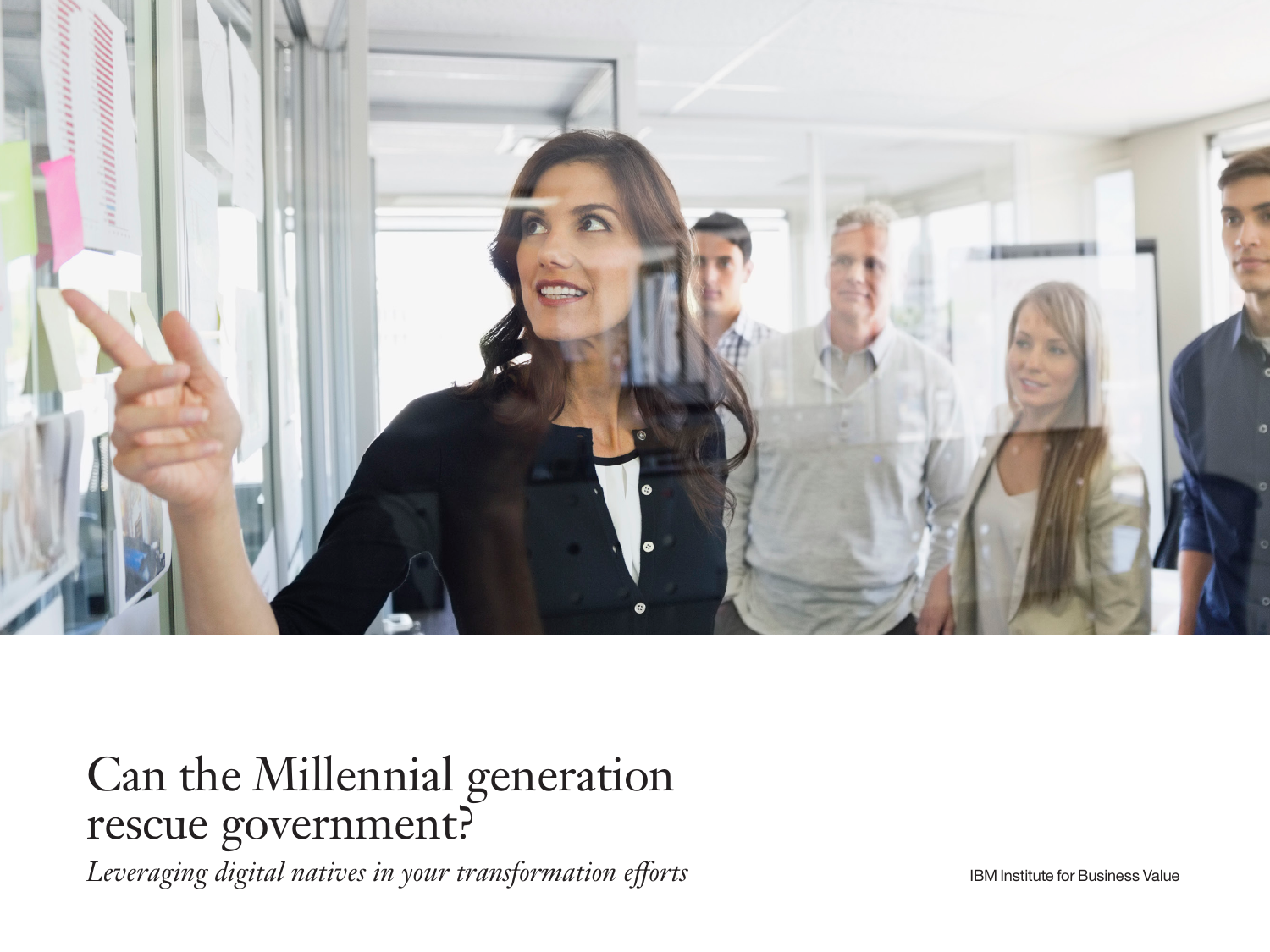### **Executive Report**

**Government** 

### **How IBM can help**

IBM Government can help organizations leverage new business models, innovative capabilities and the wealth of data available to create a robust and efficient public infrastructure, help ensure safety and security, support the needs of individuals, facilitate sustainable economic growth and build stronger communities. For more information about IBM Government offerings, visit **[ibm.com](http://www.ibm.com/government)**/government.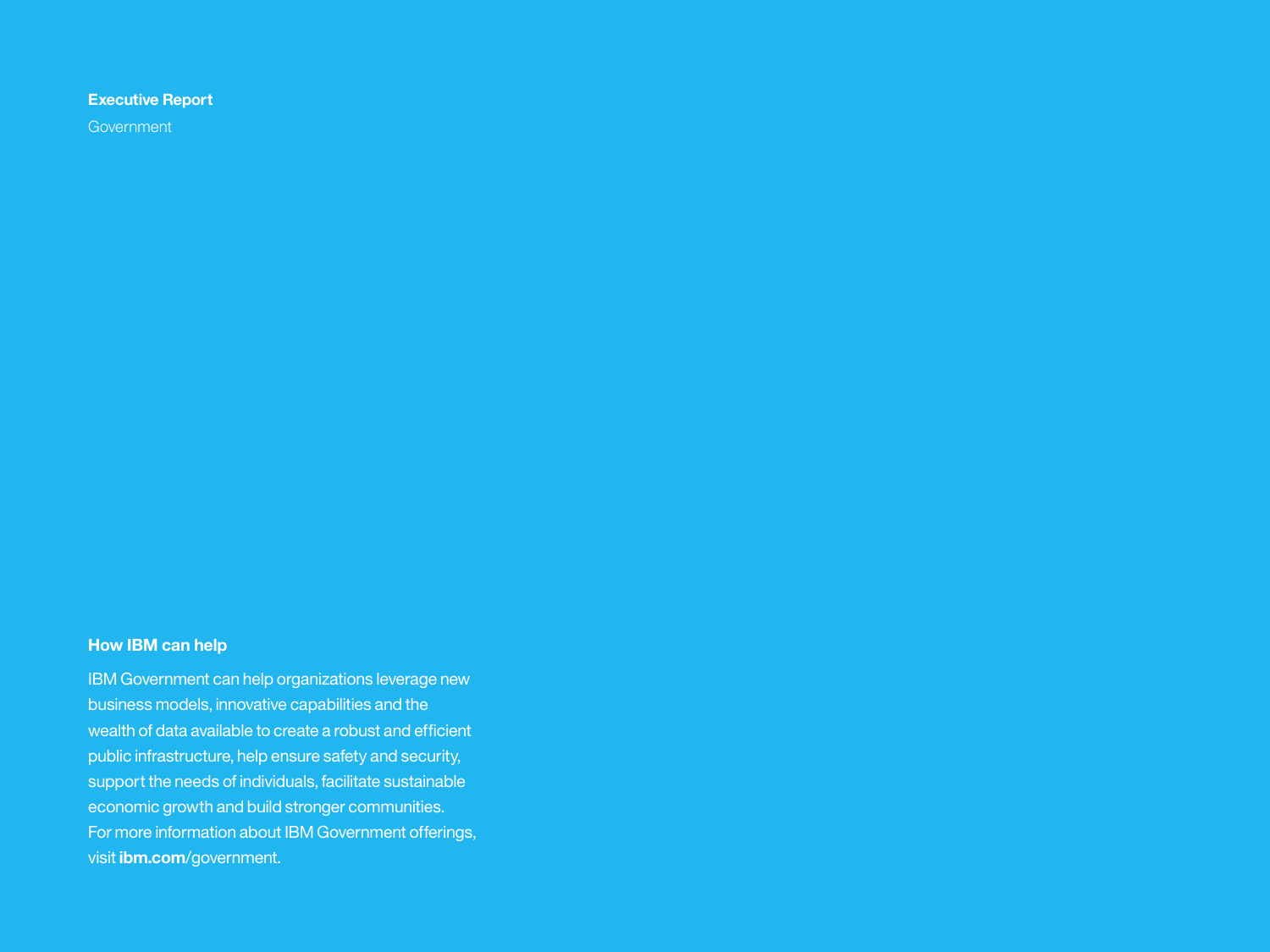# *Engaging the Millennial mindset*

*Despite efforts to transform services through technology, government organizations are trailing behind the private sector in the digital revolution. Yet today's citizens expect government to provide the same conveniences they experience as consumers – including information and services when, where and how they want them.To help close the gap, we suggest government leaders engage Millennial employees in their transformation efforts. As digital natives, Millennials offer the skills and perspectives that can help reimagine government for the digital era.*

## Executive summary

Keeping pace with technological change in this digital era is taxing for even the most agile organizations. Despite best intentions, many government organizations continue to lag behind the private sector when it comes to modernizing services and keeping pace with accelerated change.

Citizens experience this lag through disconnected systems, difficulty accessing information and waiting on the phone or in an office for hours because governments cannot always provide self service. Yet as consumers, their experiences and expectations have been significantly altered by other industries that are aggressively moving forward with their own digital transformations. An experience with a retailer or bank, for example, might stand in stark contrast to a government interaction.

Governments across the world have created many citizen-facing applications. However, the comprehensive single-point-of-entry that enables people to access multiple department programs through a single interface is still not the norm. Citizens continue to encounter channels that are disconnected and require multiple log-ins or visits to multiple departments to receive services to meet all of their needs.

Meanwhile, the digital era continues to usher in new technologies, which are generally embraced by all, but in particular, by the Millennial generation. With this comes an ever-rising expectation for ease of use, transparency, performance and speed, which means the gap between government service and citizens' expectations will only widen.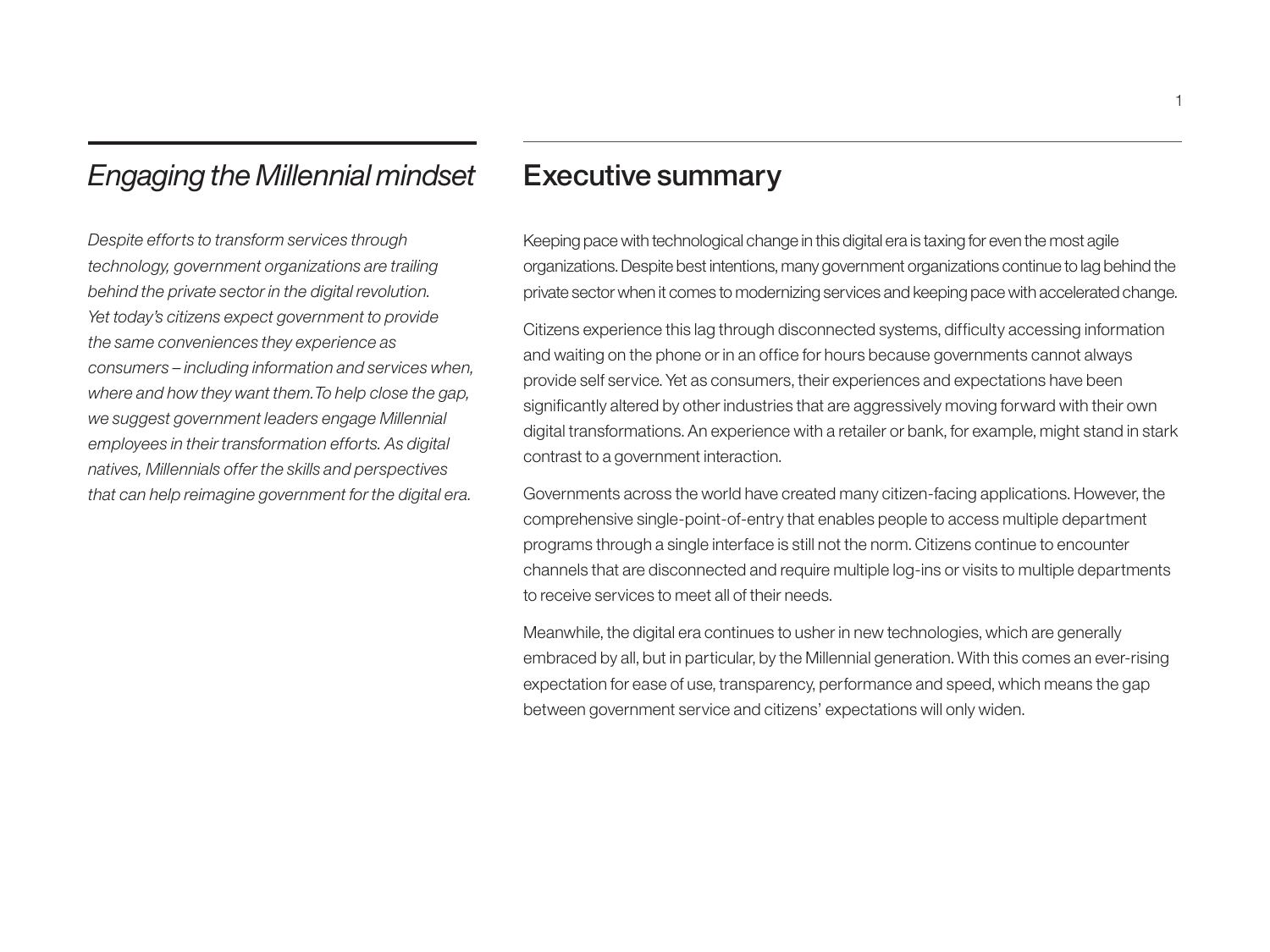

As the world rapidly embraces digital technologies, government organizations continue to fall behind.

Technology is enhancing user experiences across industries – and government is expected to keep pace.



Millennials are digital natives with the skills and desire to make a difference.

Actively engaging Millennials in digital transformation efforts is critical for government.

In many locales, government is already woefully behind. Can government catch up? Can Millennials help lead the charge in transforming governments in the new digital era?

In this report, we explore the challenges government organizations face in the digital age and how the Millennial generation can help. Our research, which included a workshop and social media study, revealed that Millennial-aged government employees can and want to engage in transformation projects. We reveal insights and outline key actions that government can and must take to embrace the digital age. By leveraging Millennial employees, government leaders can begin turning today's digital challenges into tomorrow's opportunities.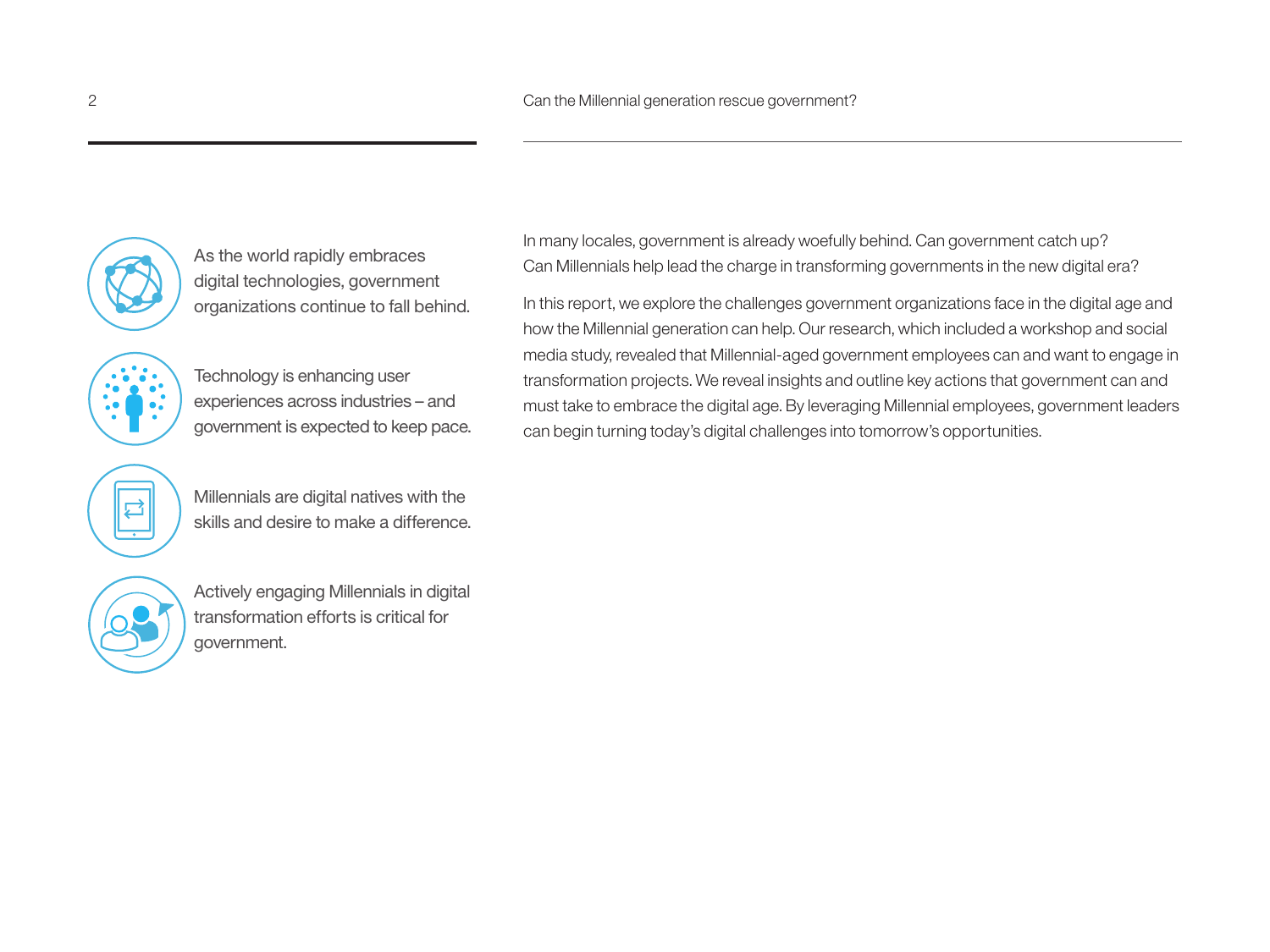### The realities of the digital era

Digital technology is changing how individuals expect to interact and connect with one another, businesses and government. As part of this, they expect not only improved efficiency, but also optimized interactions across mobile, social and web. When done well, the integration of digital channels creates a seamless omni-channel experience, enabling people to get information when and how they want it. As citizens experience this in their daily interactions as consumers, they assume they should have that improved experience everywhere, including interactions with government organizations.

With the appetite for transformation so high, why is government progress so slow? Siloed departments, differing agendas, procurement requirements, political influence, security issues, and legislative and regulatory concerns are often cited; however, we believe the root cause runs deeper. Fundamentally, the approach to transformation has been flawed in two critical areas: 1) Methods and approaches used to envision and create the future transformation requirements and design systems, and 2) Types of people participating in the transformation process.

*"…citizens demand a superior customer experience from their governments, and expect them to utilize and embrace the latest technology – just like what they would expect from major corporations."1*

#### **Nicole Fortunaso**

Vice President of Government Solutions, iPerceptions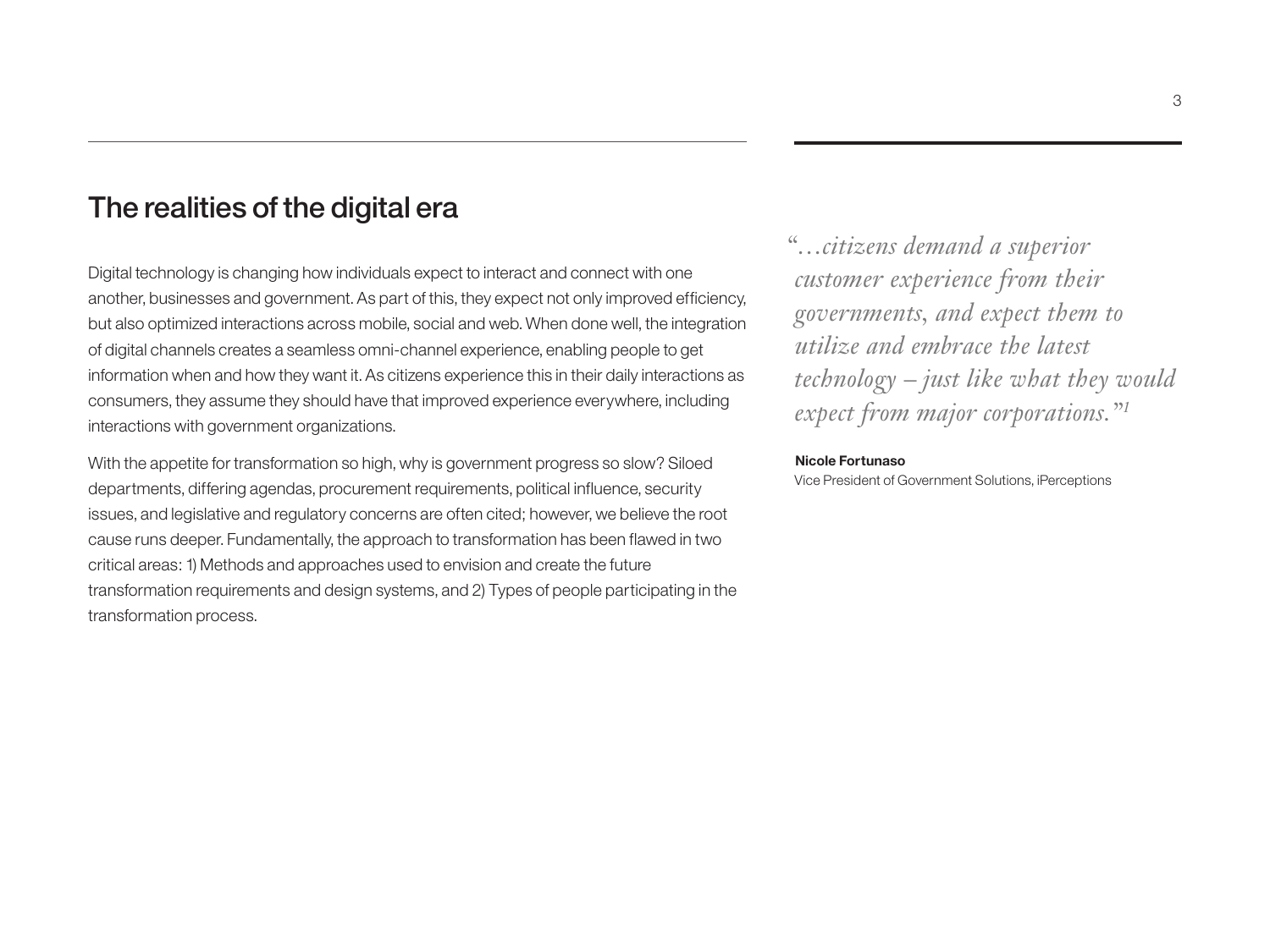*"The emergence of new infocomm technologies calls for fundamental rethinking and transformational shifts in the way we look at e-government."2*

#### **Teo Chee Hean**

Deputy Prime Minister, Coordinating Minister for National Security, Minister in charge of the Civil Service and Minister for Home Affairs, Singapore

Typically, transformation projects start with traditional as-is and to-be approaches that focus on internal user and technical improvement requirements. Project teams view problems through the lens of operational needs, rather than taking a hard look at resolving citizens' pain points. Using this traditional method, governments engage mid- to senior-level government employees as subject-matter experts (SMEs) to help design the processes and systems targeted for transformation. These SMEs are asked to re-imagine how services should be delivered – often the very services they have delivered the same way for many years.

However, these SMEs often have no incentive to envision the future state, free of all current policies, regulations or legislation. Furthermore, they are often understandably wary of automation or changes that could affect their jobs or their team members' jobs. Effectively, there are no built-in rewards for radical transformation. The result, not surprisingly, is they often revert toward siloed thinking without adequately considering their solution from the citizens' point of view.

So how can government keep pace in a rapidly changing world – one where the use of technology is accelerating and user experience expectations leap frog every time a disruptive service such as Uber hits the marketplace? We believe disrupters who think differently are required.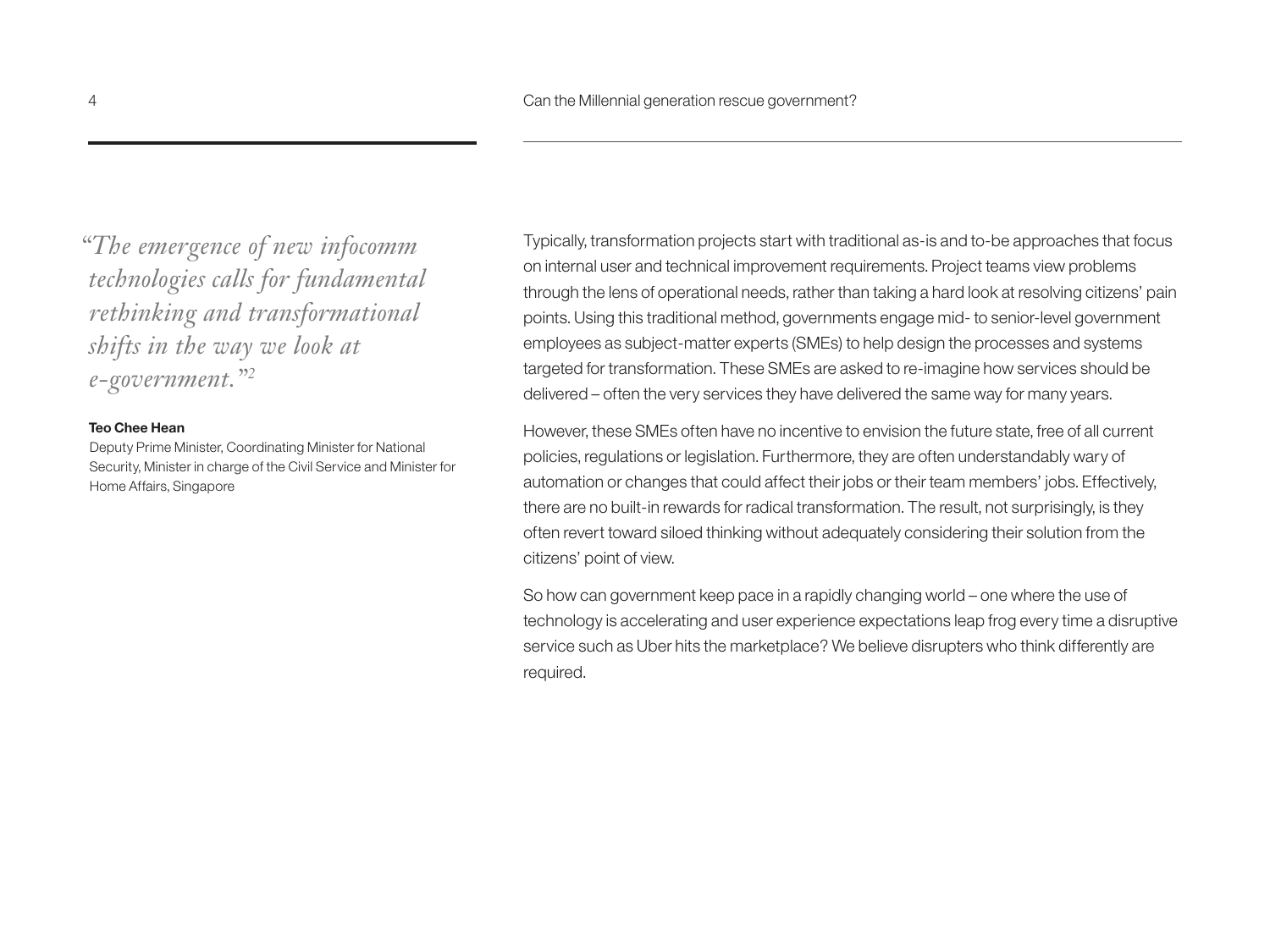# Enter the Millennial generation

Millennials, which we define as those born between 1980 and 1993, will make up 75 percent of the global workforce by the year 2025 (see Figure 1).<sup>3</sup> As noted in the 2015 IBM Institute for Business Value Millennial study, "Millennials are the first generation to grow up immersed in a digital world. Using mobile and social technologies; immediately accessing data, ideas and inspiration; and instantly communicating and collaborating are second nature for these digital natives."4

As more Millennials enter the workforce and rise to leadership positions, they are envisioning how things might be done differently, and their ideas and expectations are, in large part, fueling the digital transformation we see in the private sector today. For example, our 2015 IBM Institute for Business Value Millennial study revealed that 60 percent of Millennials believe their organization does not do a good job when it comes to customer experience.5

#### **Figure 1**

*By 2025, Millennials will make up three quarters of the global workforce*



*Source: Barrett, Katherine, and Richard Greene. "Can Government Hiring Get Out of the Stone Age?" Governing Magazine. February 2016.*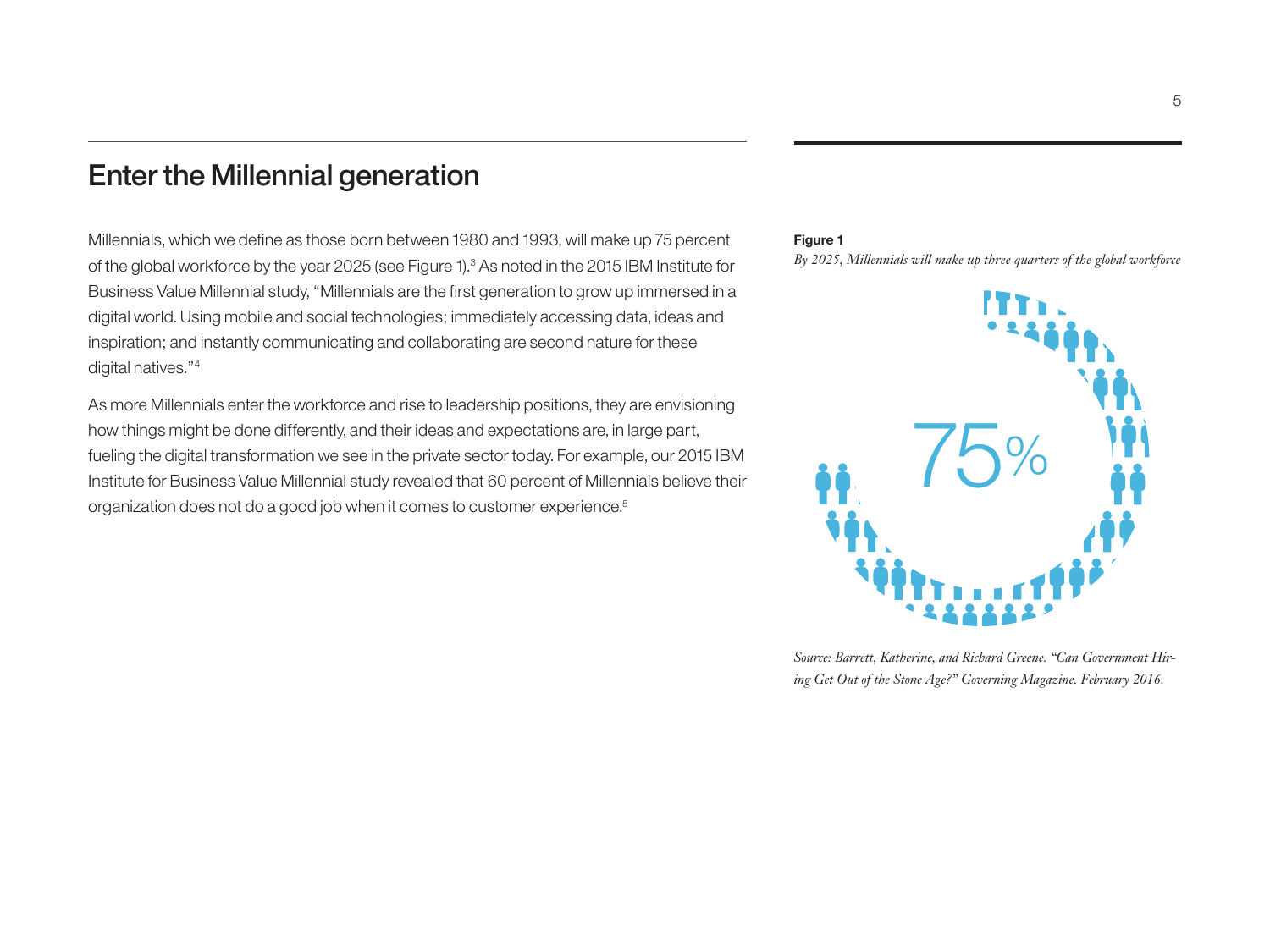But this move toward digital isn't only focused on improving customer experiences. Companies also recognize that to attract and retain Millennials and win the talent war, they need to improve the employee experience as well.

Millennials are also an attractive change agent for government. Their well-known desire to volunteer and give back to the community makes public sector jobs a great fit, but there are some challenges. Millennials want to contribute to and be an essential part of social change on day one. Unlike employees from past generations, who may have felt the need to wait in the ranks and pay their dues before asserting themselves, Millennials are eager to be part of the solution – today. This expectation can leave them frustrated if they are unable to contribute based on the traditional government transformation process.

Additionally, Millennials understand how technology can enable the right balance of efficiency and personal connection. Whether interacting with friends using social media platforms or using mobile applications for shopping and banking, Millennials consider collaboration tools part of their everyday lives.

Millennials – as well as other digitally savvy employees – have an expectation that this way of accessing information and connecting will translate into the workplace. They can become frustrated with a government job that doesn't offer connected systems.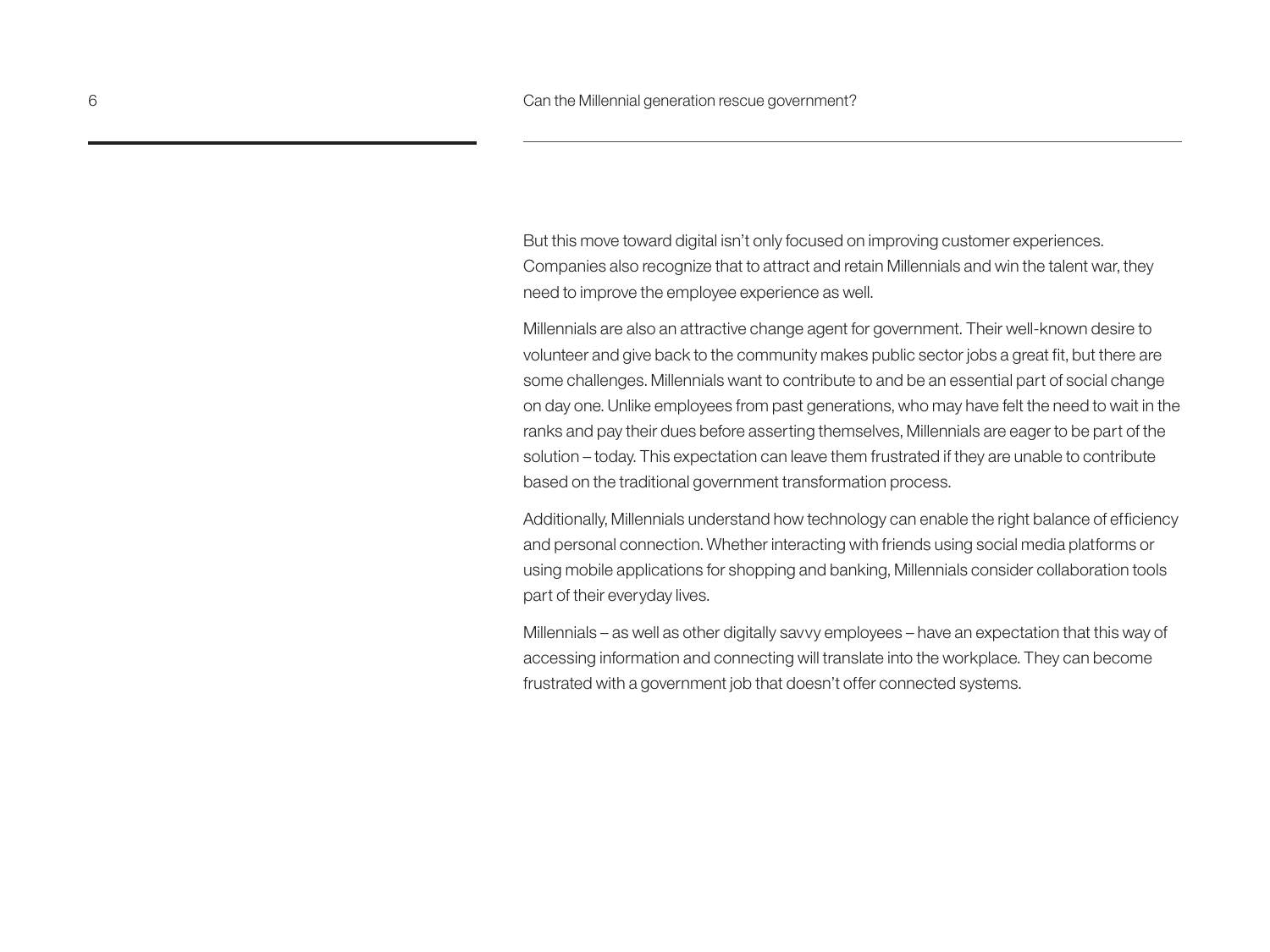# Mining the Millennial mind

If digital transformation is the very thing Millennials want as employees, can we proactively make them part of the solution?

To help answer this question, we conducted a workshop with Millennial-aged employees in the public sector (see the *Study approach and methodology* section). The objective was to better understand their perspectives on government and solicit their views on how best to transform it for the digital era.

The workshop focused on the use of social media and other digital channels to generate ideas on how to accelerate government transformation. Participants were divided into teams and asked to brainstorm ideas on both the citizen and employee experience in and with government. The discussion and results were both illuminating and consistent with what we have heard across other industries. One of our workshop participants succinctly stated, *"Make my experience easier and more personalized."*

#### **The citizen experience**

The initial discussions centered on the citizen experience. Participants identified what they felt were the top requirements for improved citizen engagement:

- Single access to services A simple, single entry point to access all government services.
- Simpler messages Clear and easy to understand.
- A greater government social media presence Ability to engage in conversations with government in real time and gain information and insight into government via social media.

*"Many [Millennial government employees] become disillusioned as their efforts to inject new ideas into a strongly protected system are met with stiff resistance.6*

#### **Alex Tremble**

CEO of GPS Leadership Solutions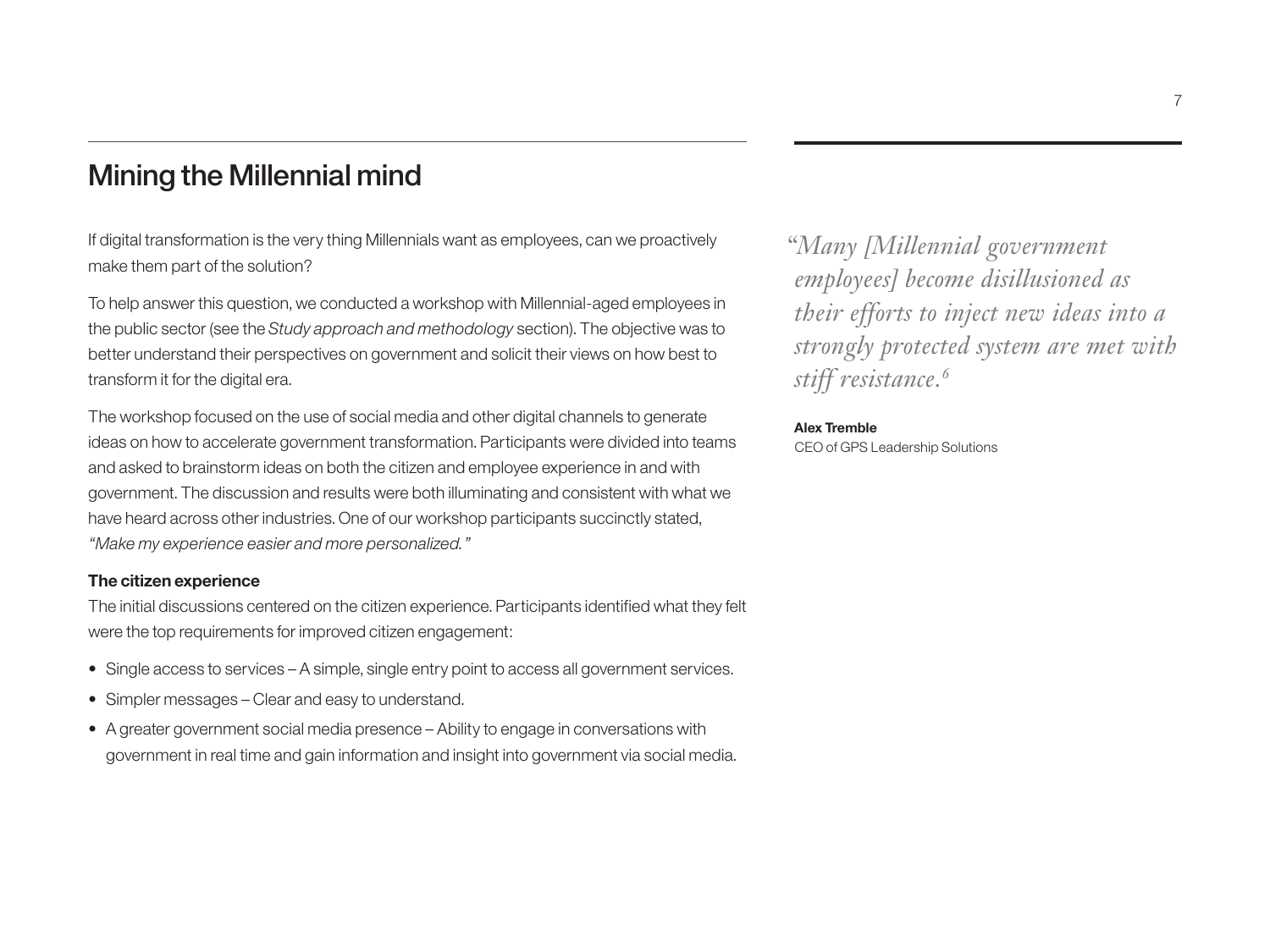#### **Figure 2**

*As digital natives, Millennials are comparably more savvy in the use of social media*  **Percentage with a profile on a social networking site**



*Source: "Millennials: Confident. Connected. Open to Change." Pew Research Center. February 2010.*

As participants brainstormed, other ideas for improving citizen services and communication emerged:

- Explore how to leverage digital technology in elections (digital voting).
- Create a digital profile for citizens that informs government how to serve them better over various channels.
- Advocate the extensive use of electronic documents.

There were also discussions about how to make government more relevant. Specifically, participants suggested ways government could use data to gain better insight into citizen needs and concerns and, thereby, become more agile and dynamic:

- Establish a clear social and digital strategy to allow communication with citizens.
- Use social media as a means for stakeholder engagement (with businesses, specific organizations and/or interest groups). Possible strategies include creating chat rooms, access to help online via web or live agent and creation of electronic forums for discussion.

It's not surprising that workshop participants suggested strategies that utilize social media as an engagement tool. After all, as digital natives, Millennials are much more likely to be active in social media than Generation Xers or Baby Boomers (see Figure 2).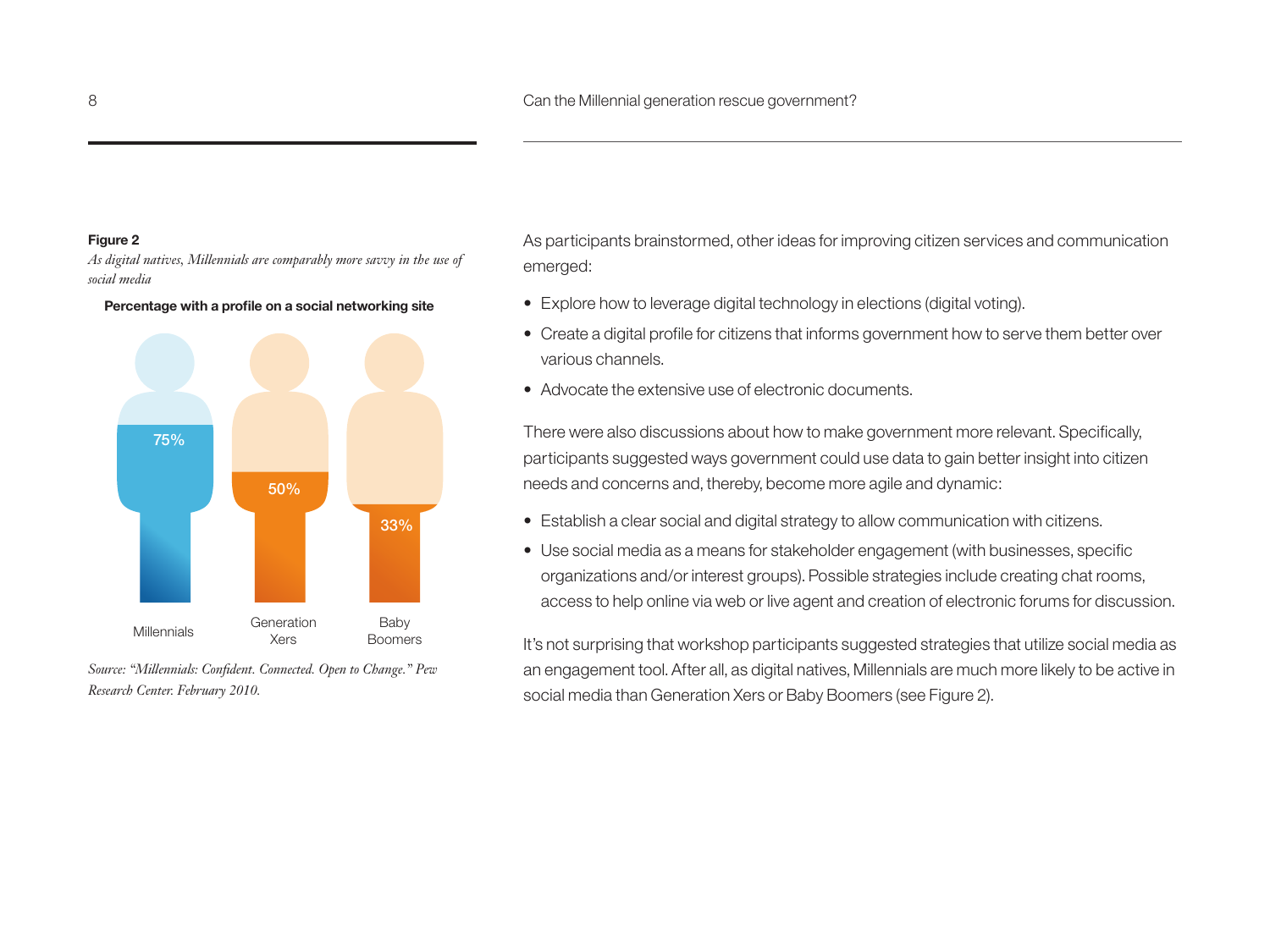While digital transformation comes with a price tag, participants felt it was necessary for government to become more cost effective in the long run. For example, by embracing digital technology and collaboration methods, government could put more processes online in an integrated fashion and engage in continuous conversations with citizens via low-cost social media channels. This approach could provide cost efficiencies while also enabling real-time communication channels and the self-service options Millennial citizens desire.

#### **The Millennial employee experience**

The workshop's second main focus area was the employee experience. Several questions guided the discussion:

- How can government organizations keep Millennial employees engaged to help drive the transformation so badly needed?
- What would make government a better place for Millennials to work and contribute?
- What can be done to improve flexibility, attract/retain talent and foster collaboration among employees?

A common message emerged: "Help me be part of the solution." Participants expressed their wishes to actively contribute to make government a better place to work. In addition to desiring more flexible work schedules and locations, they also are interested in sharing resources to create a more efficient workplace, brainstorming to solve problems, and using agile, iterative approaches to pilot new ideas. They also advocate working through solutions quickly and celebrating failures on the path to innovation.

*"The federal public service must innovate to attract more young people."*

#### **Social media comment**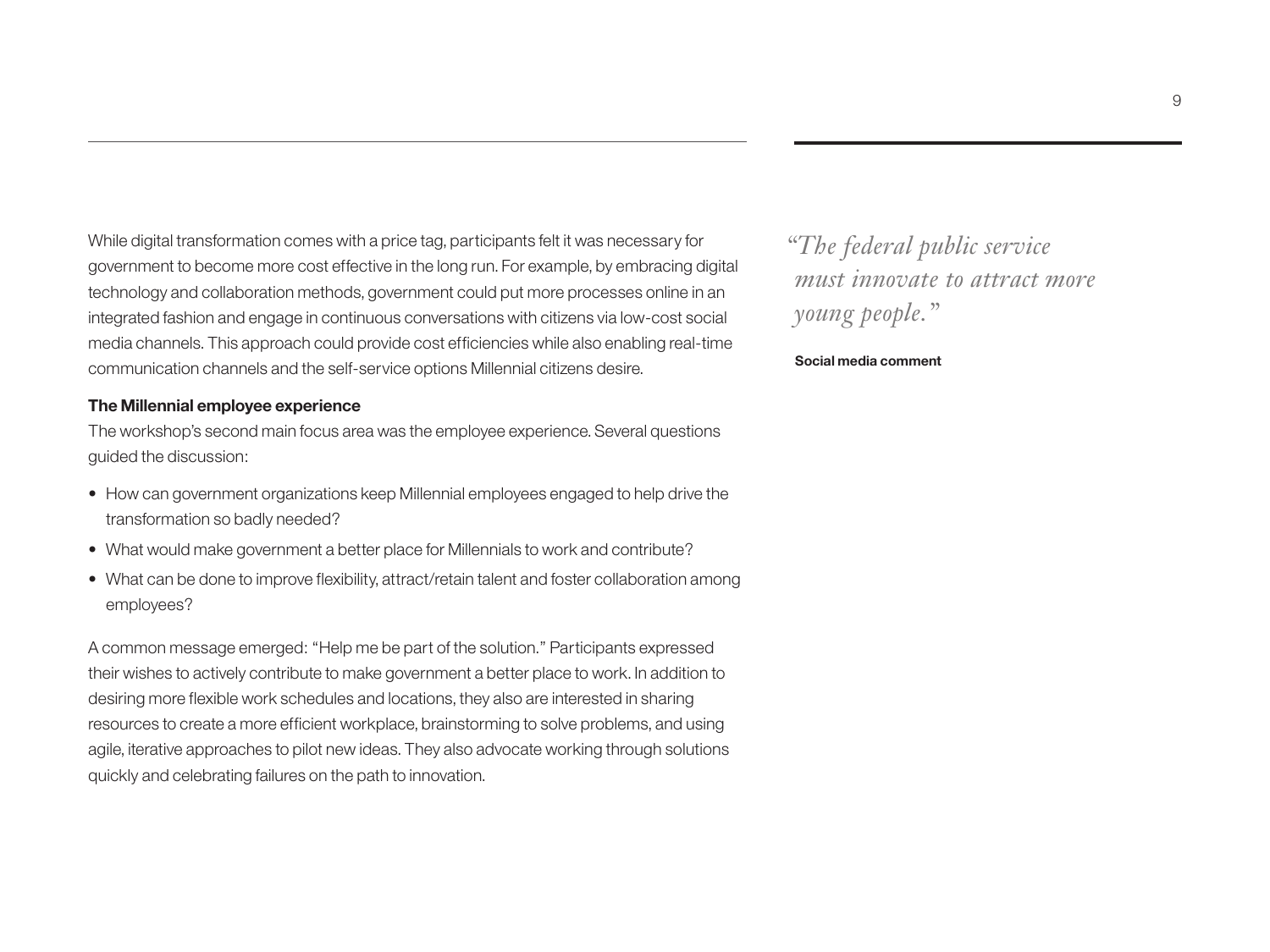*"We are really well served by an excellent public service, but we have a lot of work to do in engaging Millennials more fully, in terms of transforming our public service to be open, more accountable, more transparent and less partisan."7*

#### **Scott Brison**

Treasury Board President, Canada

In discussing how to attract the best talent, participants suggested greater transparency, an easier path to join government, less bureaucracy, and enhanced talent management and knowledge-sharing systems. Indeed, these professionals felt that enhanced technology is needed for greater levels of collaboration. They also believe that if leveraged effectively, collaboration technology could enable government to more easily tap the knowledge, skills and creativity of younger employees.

The outcome of the workshop was clear: the Millennials' vision of the government of the future is one unencumbered by current long-standing processes and approaches. They offered creative ideas for leveraging technology (some of which aren't typically used in government today) and innovative suggestions about how to drive better service to citizens and create a more collaborative environment for employees.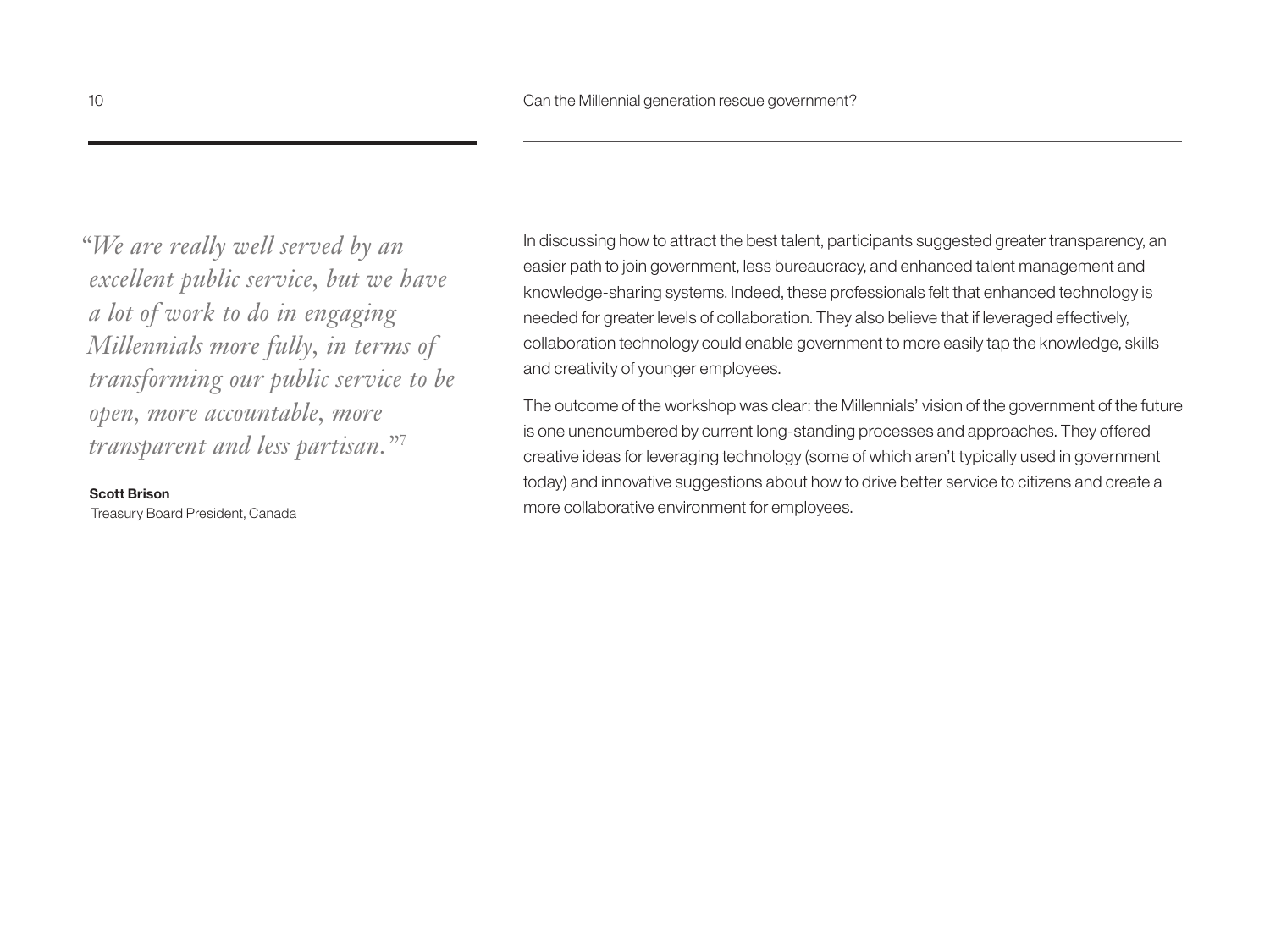# Listening to social media

To test the key messages from the Millennial workshop, a social media sentiment analysis was conducted, pulling social comments from Twitter, blogs and other online conversations (see the *Study approach and methodology* section for more information). This analysis, which summarized millions of users' thoughts and feelings about the ideas raised in the initial workshop, echoed what we heard from workshop participants.

Many comments that surfaced in our social data analysis related to Millennials wanting to do more than make a living – rather, they want to make a difference. In public service, there continues to be an opportunity to make a difference.

We also found support for the idea that more Millennials would seek out government jobs if the hiring process were more transparent and flexible. One comment from the social media analysis included these recommendations: "The federal public service must innovate to attract more young people. We need less rigid hierarchies, fewer layers of bureaucracy, more open and transparent decision making, a culture of intelligent risk taking, more opportunity for continuous learning and greater mobility in and out of government."

While many of the Twitter conversations were constructive and positive, there were also some criticisms of government today, in particular, relating to obstacles that hinder Millennials' career advancement:

- *• "Creativity/innovation is not valued."*
- *• "Short contracts, little job security. Difficult to move from contract to permanent. Difficult moving up the career ladder."*

*"While young people can make a difference in the world through an NGO or in the private sector, the same smart, talented, idealistic young person can change the world through public service, given the right tools."*

#### **Social media comment**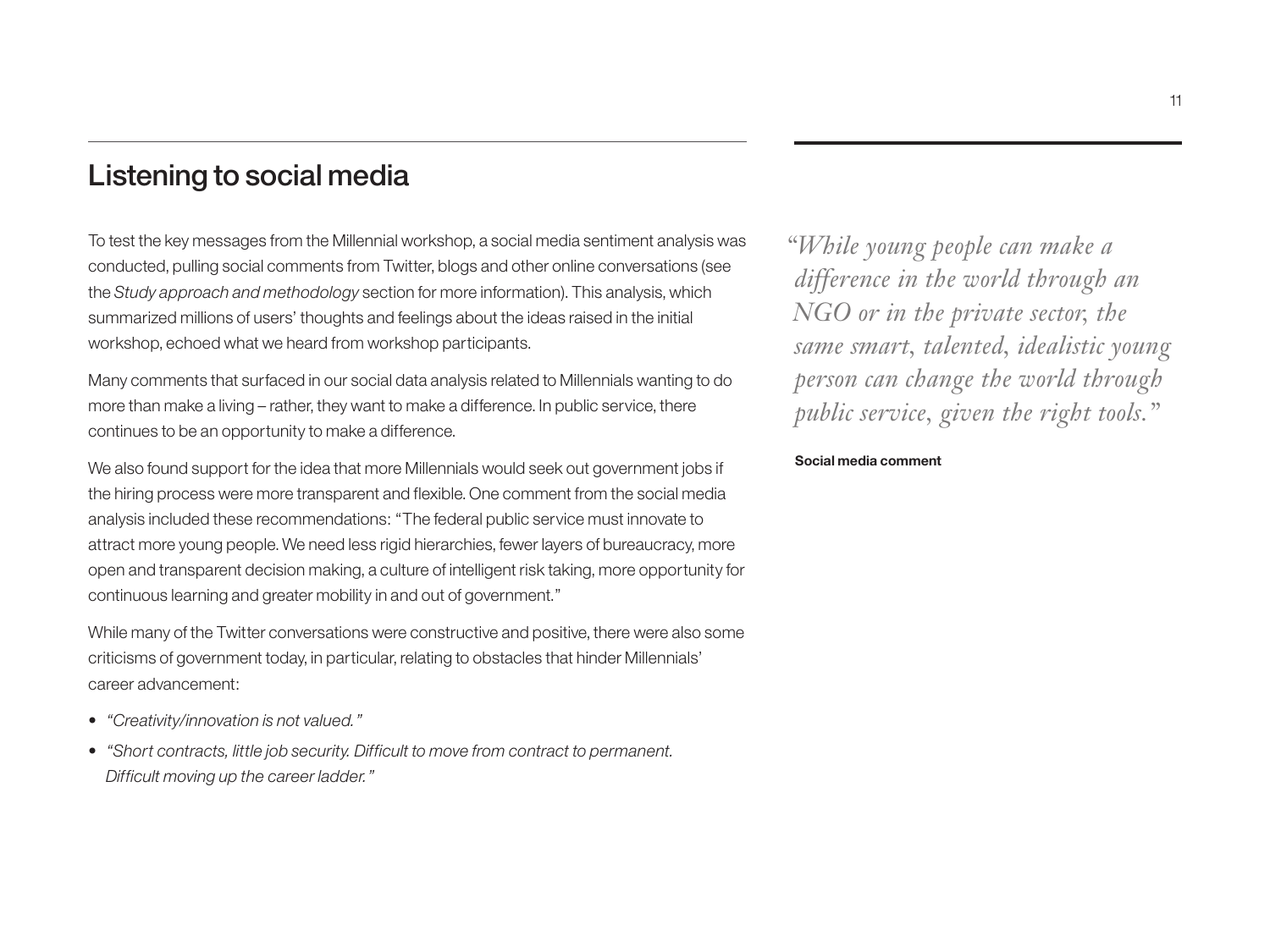*"Wired to the world, they are more likely than past generations to see the globe's problems as their own. Millennials are eager to serve the greater community through technologies, paradoxically, that empower the individual."8*

#### **Rob Fournier**

Columnist, *The Atlantic*

Other comments made a strong case for government transformation:

- *"The red tape of government has us working with aging technology and makes even the simplest tasks long and onerous."*
- *"Little autonomy over your own work (even at executive management levels). Executive management lost in the details. Creativity/innovation is not valued."*

All in all, the social media analysis underscored the themes revealed throughout the workshop. Millennials are interested in philanthropy and want to feel they are contributing to society as a whole. Governments can do a better job attracting Millennial talent by making the employment process simpler and more transparent. And once employed, Millennials want to help make improvements for both employees and citizens.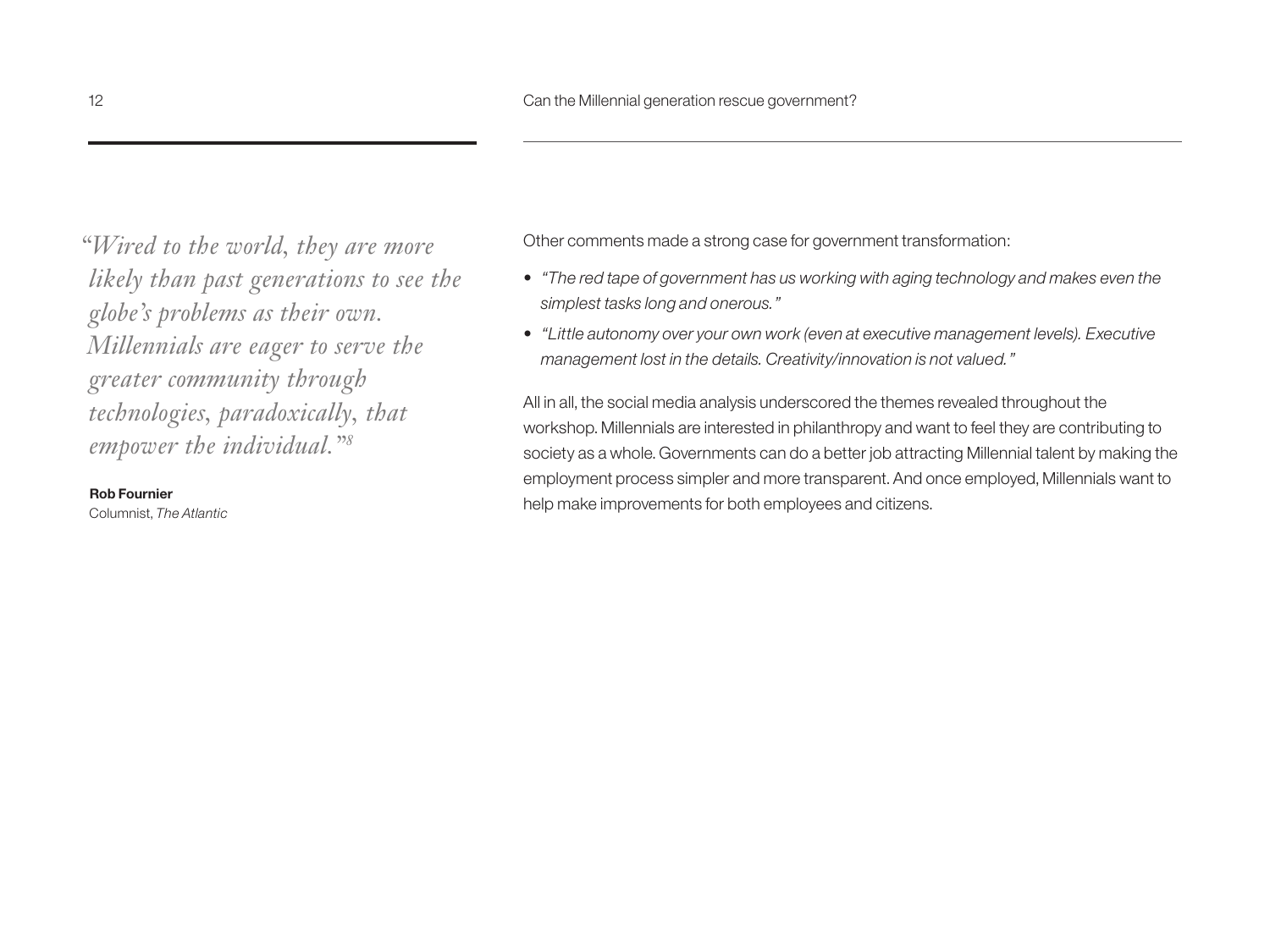# Reimagining government in the digital era

There is not one quick fix to this complex transformation issue. However, there are five key things governments can and must do today to better leverage the insights of the new digital generation.

#### **1. Use an approach that yields citizen-centered outcomes at speed and scale.**

What successful digital transformations today really reinforce is that adoption of new technologies and processes is what really matters. Adoption occurs by appealing to the user and putting the user at the center of the design process. A design thinking approach, which focuses on user needs, provides a framework for teaming and action. It helps teams not only form intent, but deliver outcomes – outcomes that advance the state of the art and improve lives. This approach puts users' needs first and uses multidisciplinary teams to collaborate across disciplines to move faster and work smarter. It also instills a discipline of restless reinvention. By optimizing systems and interactions for the users, we can truly transform how people interact and perform tasks to create a frictionless experience.

### **2. Make sure Millennials are represented equally along with seasoned employees, users and citizens when staffing transformational initiatives.**

Multidisciplinary teams aren't just faster – they're smarter. Seeing the world through each other's eyes drives unique insights, advancing the whole team's thinking. Put people new to the problem alongside those with deep working knowledge. Ensure all ideas are considered regardless of the seniority of the person tabling them.

### **3. Ignore the traditional immoveable objects – and consider wild ideas in the ideation process.**

While issues of security, regulation and legislation must be considered, try not to encumber creative thinking by these policies – in fact, foster the wild ideas. While this might be considered heresy to most long-term government employees, it frees design teams from

*"By engaging young people, government can open itself to new ideas, methods and results that otherwise wouldn't be possible."9*

**Eric P. Lesser and Ryan C. Fattman**  Massachusetts State Senators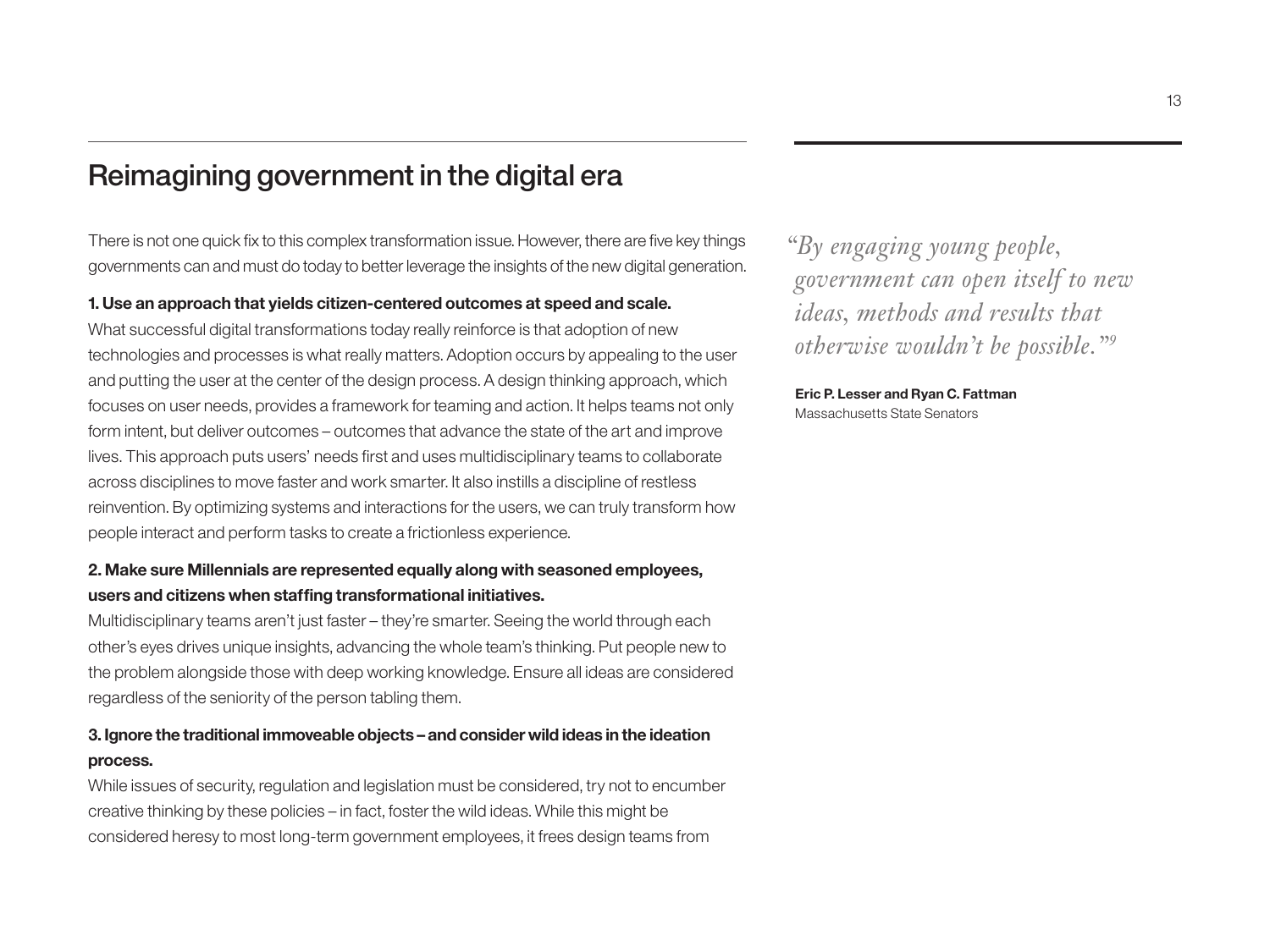*"To put it simply: We want a government as efficient as Uber, as connected as Facebook and as simple as Venmo."10*

**William Handke and Ross Pomeroy** Authors of "We're Millennials – Hear us Roar"

being tied to the way things are done today. This ensures that they look at all the best ideas when designing for the user's needs and don't discount the possibility of making security, legislative, or regulatory changes necessary to accommodate a transformational idea.

Remember, industry disrupters like Uber are not concerned by the immoveable objects – even though they realize they can and do appear. Disrupters focus on the user needs and experience.

#### **4. Re-evaluate hiring practices to make acquisition of Millennial top talent easier.**

Faster paths to permanent positions based on value delivered to the organization, shortened hiring cycles, clear career paths, promotion and skill-building roadmaps, and the ability to make a difference from where they are in the organization will make an incredible difference in attracting and retaining top talent.

### **5. Improve collaboration tools and transparency to enable greater efficiency within government.**

Millennials use technology in their everyday lives and, in many cases, as a way to improve communication and efficiency. As an extension, they expect better technology and digital collaboration tools to help them do their jobs and connect with others. There is often frustration with the siloed approach of many governments today. Millennials want to collaborate across government to deliver the best possible service to citizens and expect modern tools to facilitate that.

Embracing Millennials in large numbers, including them in transformation projects and embracing collaborative techniques and technologies in the business of government will bring fresh new thinking from a generational group used to rapid transformation. These disrupters, if embraced and leveraged for who they are, just might rescue government.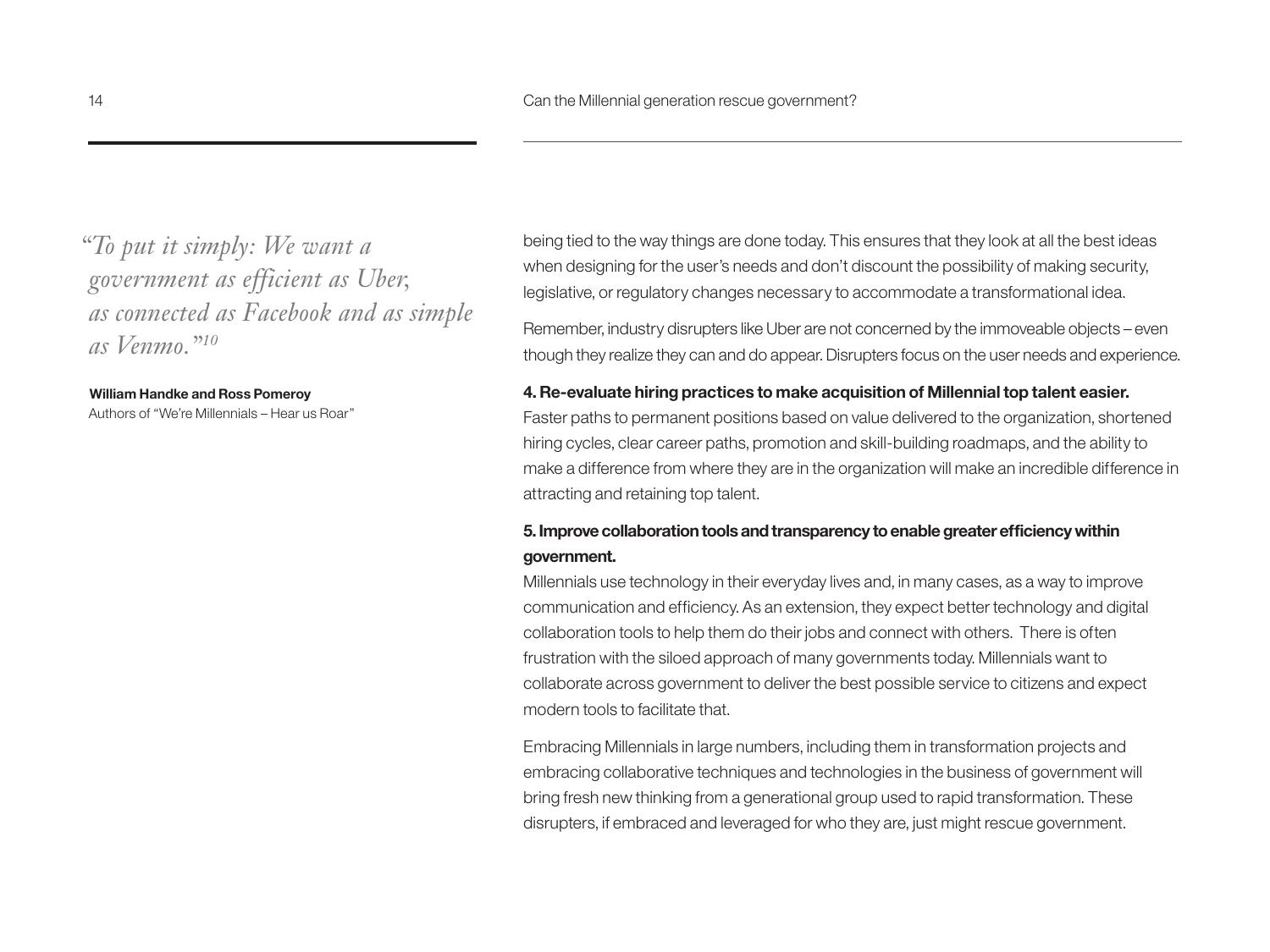# Ready or not? Ask yourself these questions

- Is your organization actively recruiting and using creative approaches to retain top-talent Millennials?
- Are you actively engaging and including the Millennials in your workforce in transformation projects? Are you fully leveraging their digital skills and fresh insights and ideas?
- Are you embracing agile and design thinking approaches in your transformational projects to put the user at the center of your design?
- Are you enabling an environment of creativity and collaboration so you can generate innovative ideas that may positively disrupt the way you provide services today?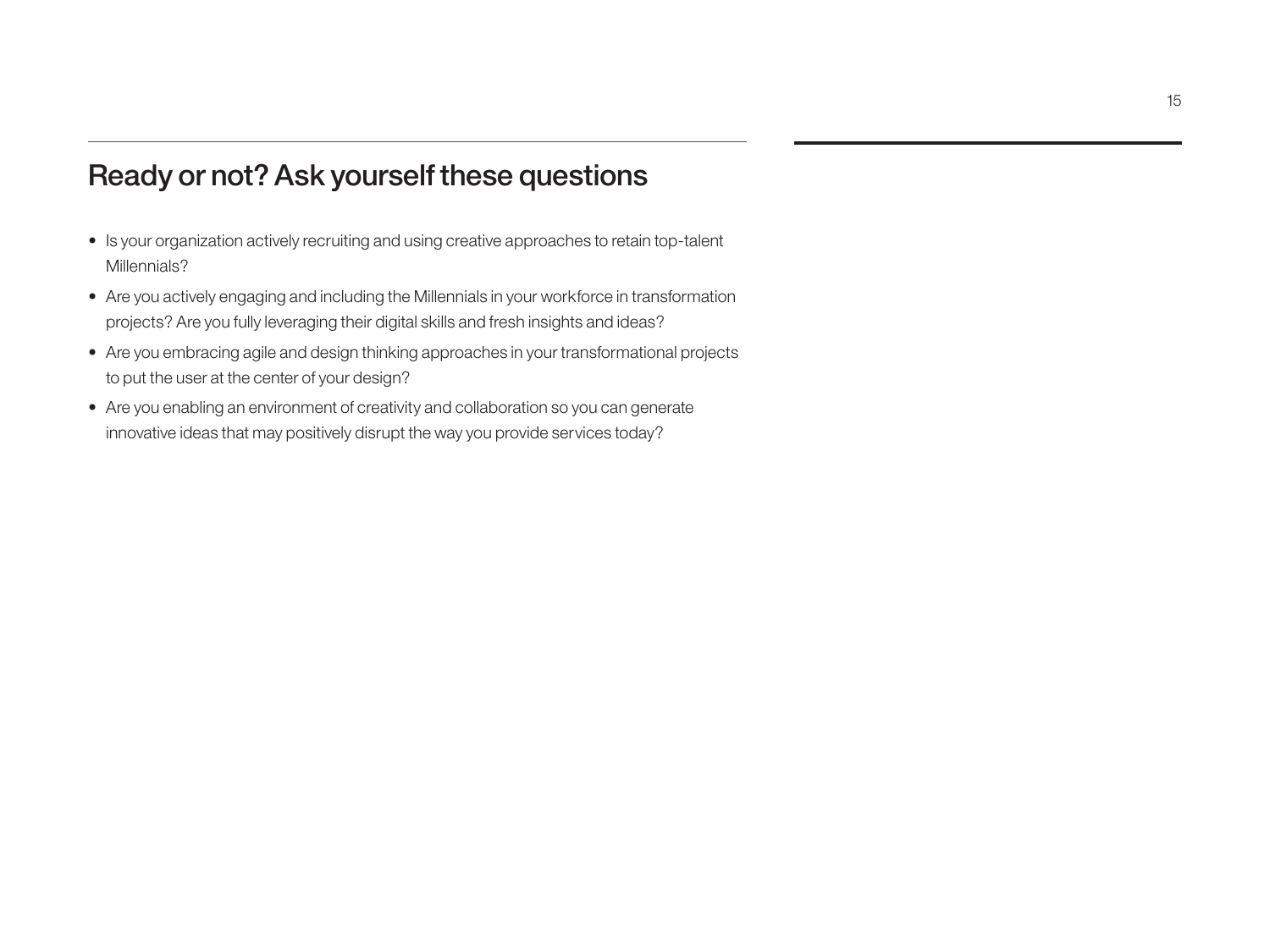#### **For more information**

To learn more about this IBM Institute for Business Value study, please contact us at [iibv@us.ibm.com](mailto:iibv@us.ibm.com). Follow @IBMIBV on Twitter, and for a full catalog of our research or to subscribe to our monthly newsletter, visit: **[ibm.com]( http://www-01.ibm.com/common/ssi/cgi-bin/ssialias?subtype=XB&infotype=PM&appname=GBSE_GB_TI_USEN&htmlfid=GBE03593USEN&attachment=GBE03593USEN.PDF)**/iibv.

Access IBM Institute for Business Value executive reports on your mobile device by downloading the free "IBM IBV" apps for phone or tablet from your app store.

#### **The right partner for a changing world**

At IBM, we collaborate with our clients, bringing together business insight, advanced research and technology to give them a distinct advantage in today's rapidly changing environment.

#### **IBM Institute for Business Value**

The IBM Institute for Business Value, part of IBM Global Business Services, develops fact-based strategic insights for senior business executives around critical public and private sector issues.

#### **Study approach and methodology**

In conjunction with the Institute of Public Administration of Canada (IPAC), IBM conducted a workshop with Millennial-aged public sector employees with less than five years of service. The objective of the workshop, held in November 2015, was to better understand these employees' perspectives on government and solicit their input on how best to transform it for the digital era.

Our research also included an analysis of social media. We examined hundreds of thousands of online conversations on various blog, forum, media and review sites, as well as Twitter, between January and December 2015. Analytics tools were used to analyze key search words, terms and queries to gather insights on conversation patterns and trends.

#### **Authors**

Beth Bell is the Vice President responsible for the Canadian Public Sector IBM Global Business Services team. She is responsible for assisting government and healthcare organizations in Canada achieve their transformation objectives. Beth is a diversity champion within IBM Canada and speaks regularly on government transformation challenges and leadership. She can be reached at bethbell@ca.ibm.com.

Nicole Summers leads IBM's Interactive Experience (IBM iX) team for Western Canada. She helps her clients strategize and transform their businesses across mobile, web, social and physical environments. The end goal is to help clients engage with their customers and employees in entirely new ways to transform their interaction experience. She can be reached at summersn@ca.ibm.com.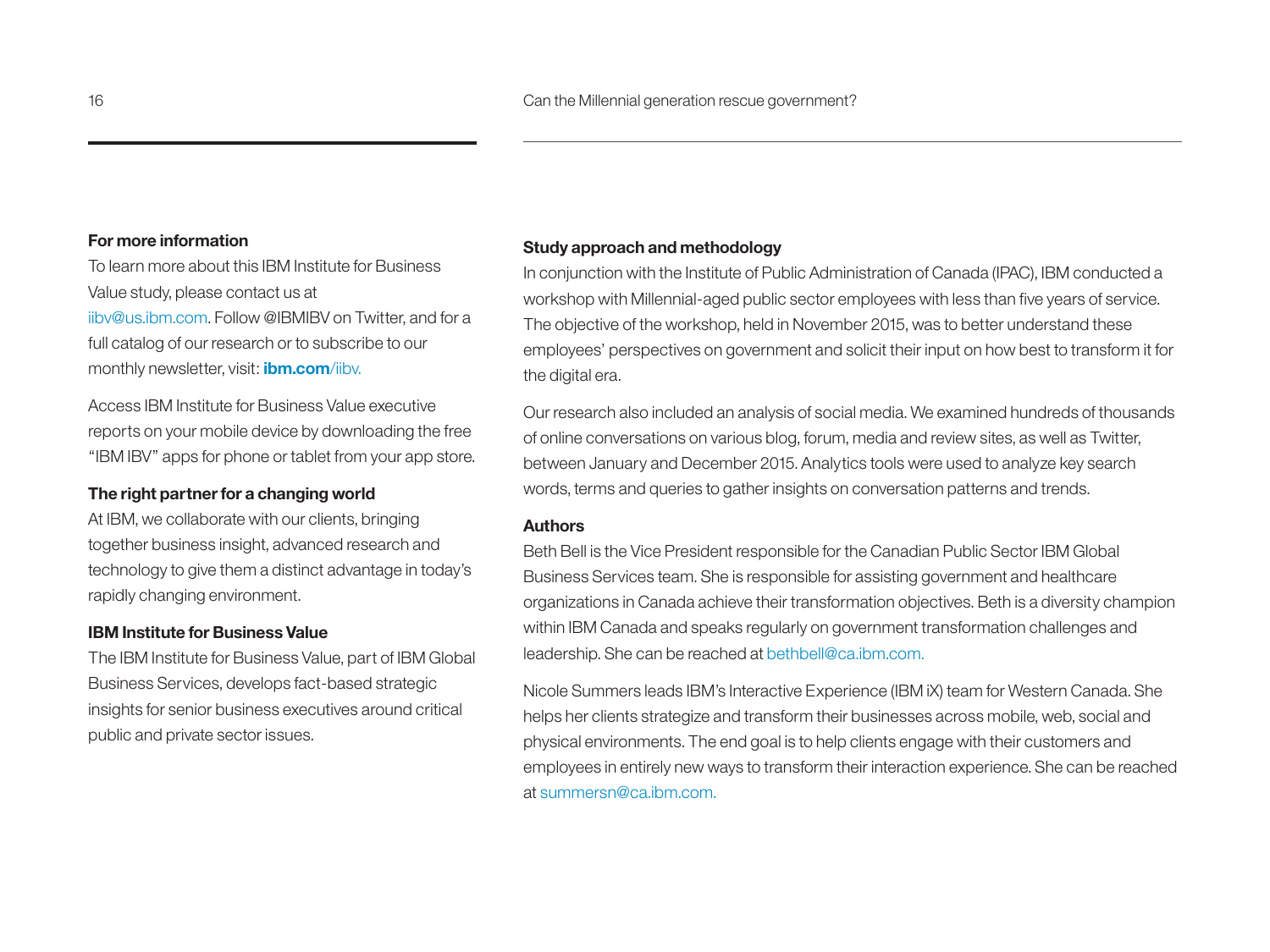### **Contributors**

Thanks to Carolyn Heller Baird, Global Research Leader – Customer Experience and Design, IBM Institute for Business Value, and Dave Zaharchuk, Global Research Leader – Government and Education, IBM Institute for Business Value, for their contributions.

### **Related reports**

Baird, Carolyn Heller. "Myths, exaggerations and uncomfortable truths: The real story behind Millennials in the workplace." IBM Institute for Business Value. January 2015. [ibm.com/](http://www.ibm.com/business/value/millennialworkplace) [business/value/millennialworkplace](http://www.ibm.com/business/value/millennialworkplace)

Brooks, Cameron; Patricia Martone Carrolo; Sandipan Sarkar; and Dave Zaharchuk. "Mission: Possible! Your cognitive future in government." IBM Institute for Business Value. November 2015. [ibm.biz/cognitiveindustry](http://www.ibm.biz/cognitiveindustry) 

King, Michael; Anthony Marshall; and Dave Zaharchuk. "Pursuit of relevance: How higher education remains viable in today's dynamic world." IBM Institute for Business Value. June 2015. [ibm.biz/edrelevance](http://www.ibm.biz/edrelevance)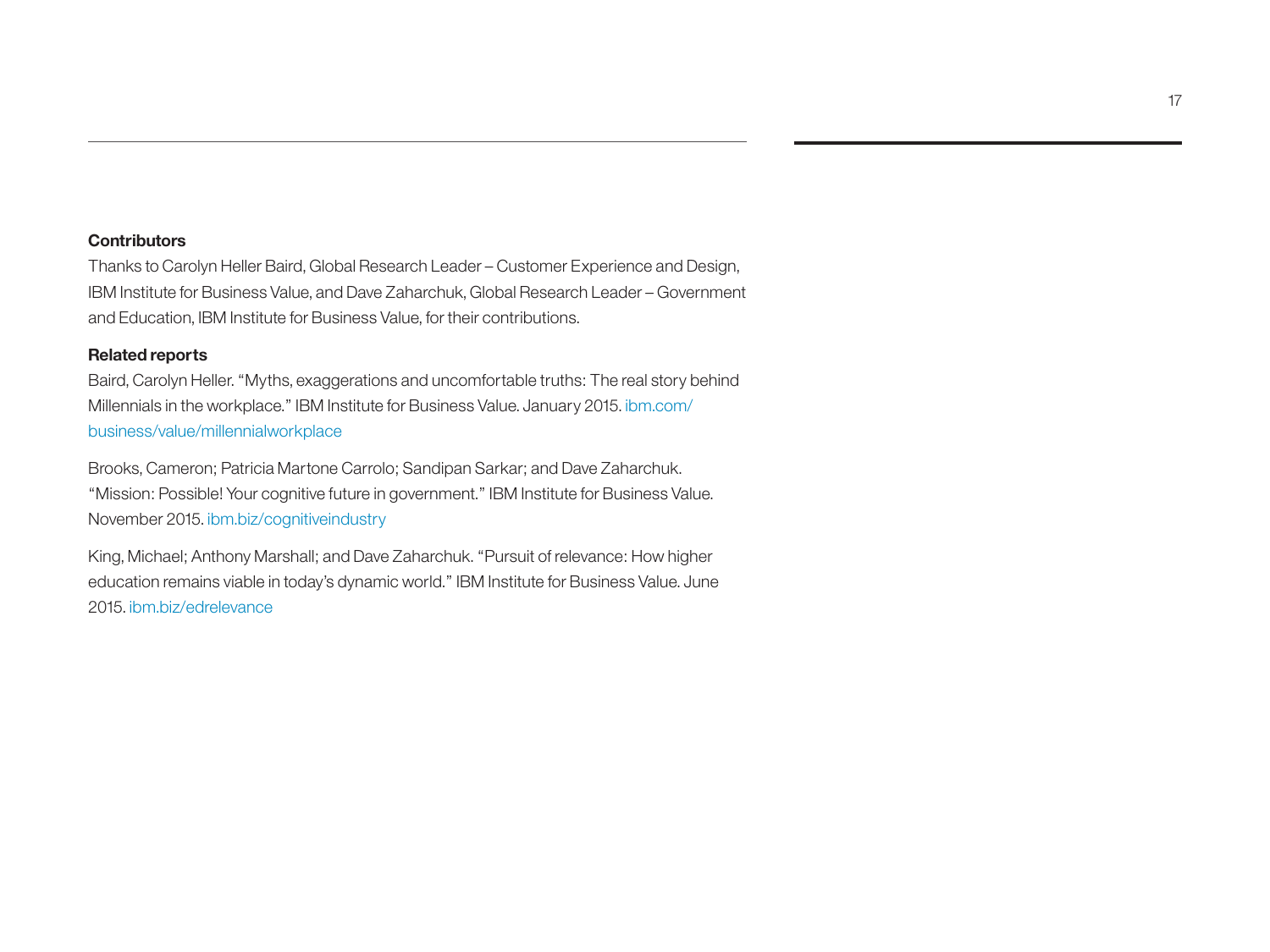#### **Notes and sources**

- 1 Fortunaso, Nicole. "What is the Citizen Experience in the 21st Century?" iPerceptions. May 12, 2016. <https://www.iperceptions.com/blog/citizen-experience-in-the-21st-century>
- 2 "Singapore eGovernment Masterplan 2011-2015." Singapore eGov 2015. Singapore Ministry of Finance; Ministry of Information, Communications and the Arts; Infocomm Development Authority of Singapore. [http://www.egov.gov.sg/c/document\\_library/](http://www.egov.gov.sg/c/document_library/get_file?uuid=4f9e71be-fe35-432a-9901-ab3279b92342&groupId=10157) [get\\_file?uuid=4f9e71be-fe35-432a-9901-ab3279b92342&groupId=10157](http://www.egov.gov.sg/c/document_library/get_file?uuid=4f9e71be-fe35-432a-9901-ab3279b92342&groupId=10157)
- 3 Barrett, Katherine, and Richard Greene. "Can Government Hiring Get Out of the Stone Age?" Governing the States and Localities. Governing Magazine. February 2016. [http://www.governing.](http://www.governing.com/topics/mgmt/gov-government-hiring-best-practices.html) [com/topics/mgmt/gov-government-hiring-best-practices.html](http://www.governing.com/topics/mgmt/gov-government-hiring-best-practices.html)
- 4 Baird, Carolyn Heller. "Myths, exaggerations and uncomfortable truths: The real story behind Millennials in the workplace." IBM Institute for Business Value. January 2015. [http://www-935.ibm.](http://www-935.ibm.com/services/us/gbs/thoughtleadership/millennialworkplace/) [com/services/us/gbs/thoughtleadership/millennialworkplace/](http://www-935.ibm.com/services/us/gbs/thoughtleadership/millennialworkplace/)
- 5 Ibid.
- 6 Tremble, Alex. "Why The Young & Bored Can't Leave Their Government Jobs in 2015." January 2015. [https://www.linkedin.com/pulse/why-young-bored-cant-leave-government-jobs-2015-alex-trembl](https://www.linkedin.com/pulse/why-young-bored-cant-leave-government-jobs-2015-alex-tremble?trkSplashRedir=true&forceNoSplash=true) [e?trkSplashRedir=true&forceNoSplash=true](https://www.linkedin.com/pulse/why-young-bored-cant-leave-government-jobs-2015-alex-tremble?trkSplashRedir=true&forceNoSplash=true)
- 7 May, Kathryn. "The 'golden age' of public service is on the horizon if Canada hires more millennials: Scott Brison." National Post. Postmedia News. February 16, 2016. [http://news.](http://news.nationalpost.com/news/canada/canadian-politics/the-golden-age-of-public-service-is-on-the-horizon-
if-canada-hires-more-millennials-scott-brison) [nationalpost.com/news/canada/canadian-politics/](http://news.nationalpost.com/news/canada/canadian-politics/the-golden-age-of-public-service-is-on-the-horizon-
if-canada-hires-more-millennials-scott-brison)the-golden-age-of-public-service-is-on-the-horizonif-canada-hires-more-millennials-scott-brison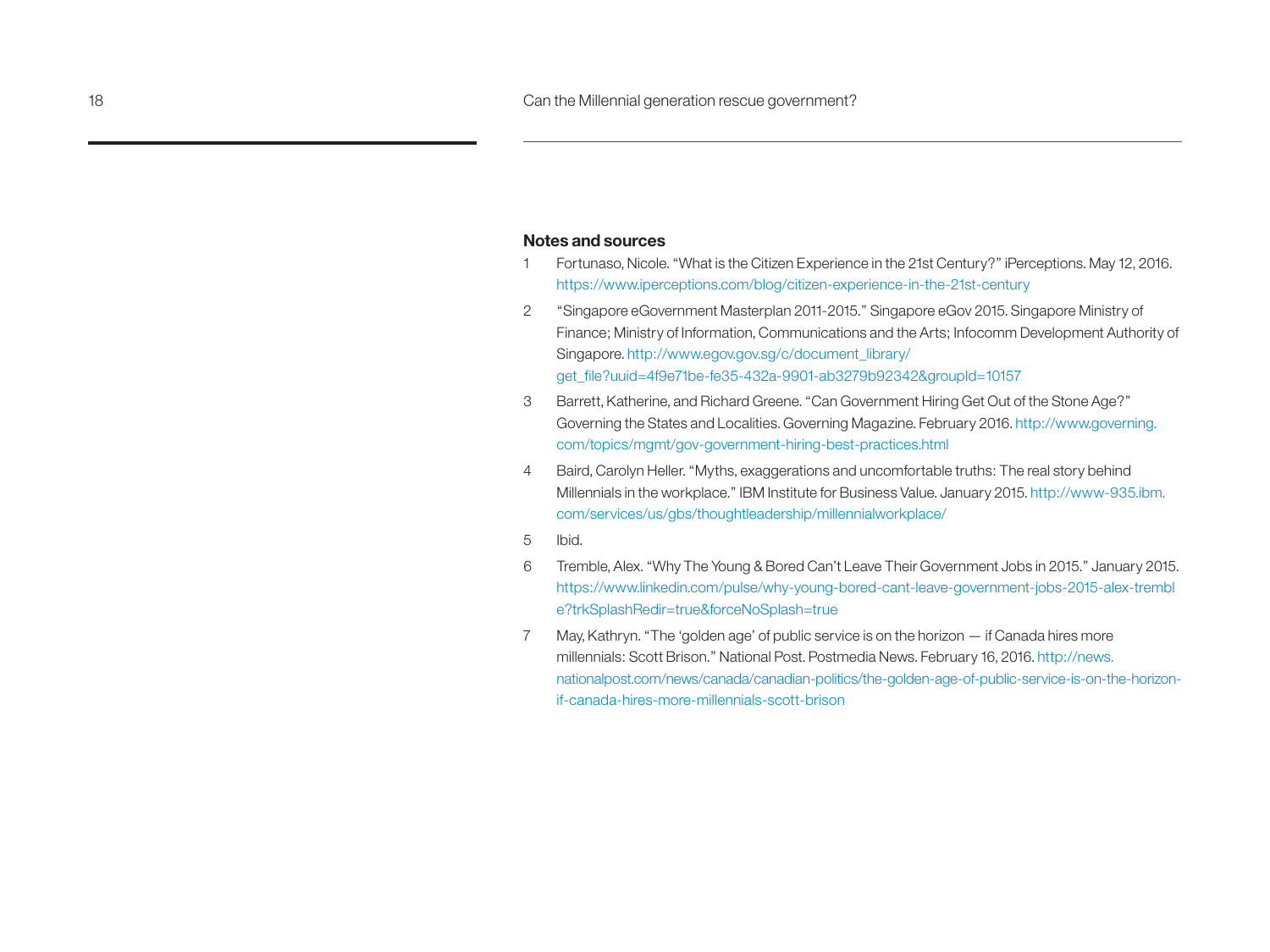- 8 Fournier, Rob. "The Outsiders: How Can Millennials Change Washington If They Hate It?" *The Atlantic*. August 2013. [http://www.theatlantic.com/politics/archive/2013/08/](http://www.theatlantic.com/politics/archive/2013/08/the-outsiders-how-can-millennials-change-washington-if-they-hate-it/278920/) [the-outsiders-how-can-millennials-change-washington-if-they-hate-it/278920/](http://www.theatlantic.com/politics/archive/2013/08/the-outsiders-how-can-millennials-change-washington-if-they-hate-it/278920/)
- 9 Lesser, Eric, and Ryan Fattman. "State Government Must Engage Millennials." *Huffington Post.* March 12, 2016. [http://www.huffingtonpost.com/sen-eric-p-lesser/state-government-engage](http://www.huffingtonpost.com/sen-eric-p-lesser/state-government-engage-millennials_b_9446218.html)[millennials\\_b\\_9446218.html](http://www.huffingtonpost.com/sen-eric-p-lesser/state-government-engage-millennials_b_9446218.html)
- 10 Handke, William, and Ross Pomeroy. "We're Millennials Hear Us Roar." January 26, 2016. [http://](http://www.realclearpolitics.com/articles/2016/01/26/were_millennials_--_hear_us_roar_129416.html) [www.realclearpolitics.com/articles/2016/01/26/were\\_millennials\\_--\\_hear\\_us\\_roar\\_129416.html](http://www.realclearpolitics.com/articles/2016/01/26/were_millennials_--_hear_us_roar_129416.html)

© Copyright IBM Corporation 2016

Route 100 Somers, NY 10589 Produced in the United States of America June 2016

IBM, the IBM logo and ibm.com are trademarks of International Business Machines Corp., registered in many jurisdictions worldwide. Other product and service names might be trademarks of IBM or other companies. A current list of IBM trademarks is available on the Web at "Copyright and trademark information" at www.ibm.com/legal/ copytrade.shtml.

This document is current as of the initial date of publication and may be changed by IBM at any time. Not all offerings are available in every country in which IBM operates.

The information in this document is provided "as is" without any warranty, express or implied, including without any warranties of merchantability, fitness for a particular purpose and any warranty or condition of non-infringement. IBM products are warranted according to the terms and conditions of the agreements under which they are provided.

This report is intended for general guidance only. It is not intended to be a substitute for detailed research or the exercise of professional judgment. IBM shall not be responsible for any loss whatsoever sustained by any organization or person who relies on this publication.

The data used in this report may be derived from third-party sources and IBM does not independently verify, validate or audit such data. The results from the use of such data are provided on an "as is" basis and IBM makes no representations or warranties, express or implied.



GBE03756USEN-00